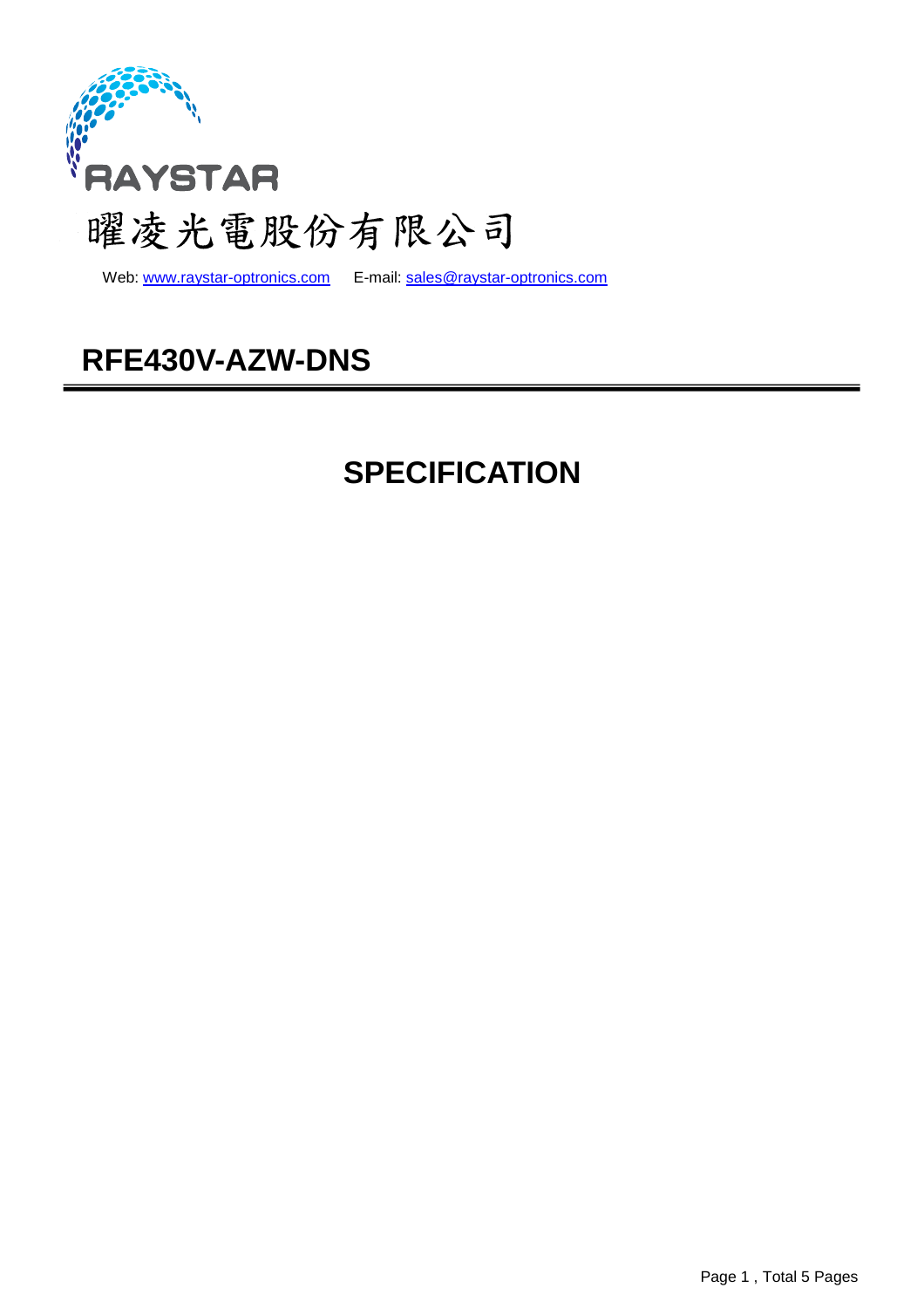

## **General Specifications**

- Size: 4.3 inch
- Dot Matrix: 480 x RGB x 272(TFT) dots
- Module dimension:  $105.5(W) \times 67.2(H) \times 4.05(D)$  mm
- Active area: 95.04 x 53.856 mm
- Dot pitch: 0.066 x 0.198 mm
- LCD type: TFT, Normally White, Transmissive
- Aspect Ratio: 16:9
- TFT Driver IC: ST7282-G4-1L
- Interface: 24-bit RGB
- Backlight Type: LED, Normally White
- Touch Panel: With RTP
- Surface: Anti-Glare

\*Color tone slight changed by temperature and driving voltage.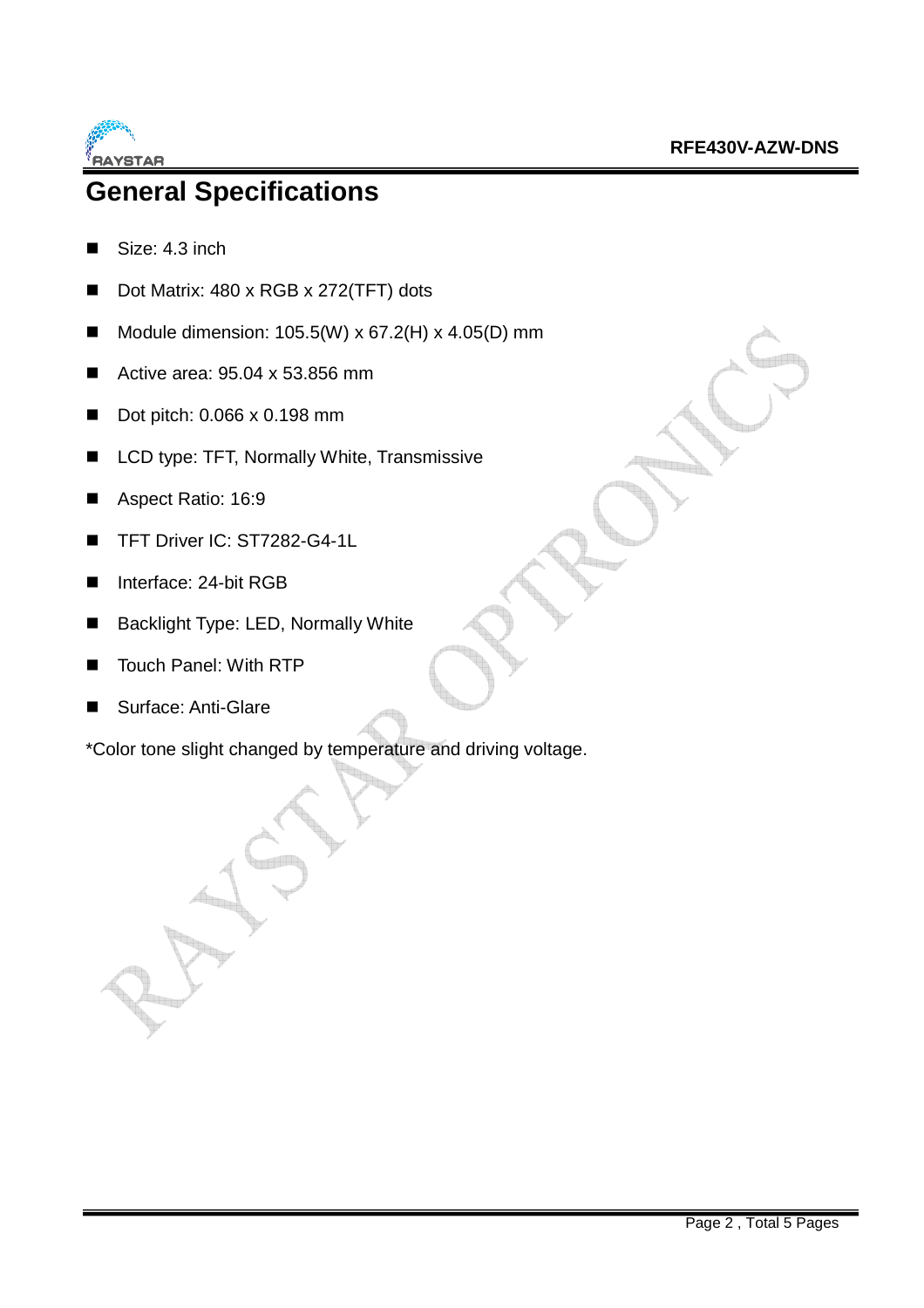

#### **Interface LCM PIN Definition**

| Pin            | Symbol         | <b>Function</b>                           |
|----------------|----------------|-------------------------------------------|
| 1              | VLED-          | Power for LED backlight cathode           |
| $\overline{2}$ | VLED+          | Power for LED backlight anode             |
| $\overline{3}$ | <b>GND</b>     | Power ground                              |
| 4              | <b>VCC</b>     | Power voltage                             |
| 5              | R <sub>0</sub> | Red data (LSB)                            |
| $\overline{6}$ | R <sub>1</sub> | Red data                                  |
| $\overline{7}$ | R <sub>2</sub> | Red data                                  |
| 8              | R <sub>3</sub> | Red data                                  |
| 9              | R <sub>4</sub> | Red data                                  |
| 10             | R <sub>5</sub> | Red data                                  |
| 11             | R <sub>6</sub> | Red data                                  |
| 12             | R <sub>7</sub> | Red data (MSB)                            |
| 13             | G <sub>0</sub> | Green data (LSB)                          |
| 14             | G <sub>1</sub> | Green data                                |
| 15             | G <sub>2</sub> | Green data                                |
| 16             | G <sub>3</sub> | Green data                                |
| 17             | G4             | Green data                                |
| 18             | G <sub>5</sub> | Green data                                |
| 19             | G <sub>6</sub> | Green data                                |
| 20             | G7             | Green data (MSB)                          |
| 21             | B <sub>0</sub> | Blue data (LSB)                           |
| 22             | B <sub>1</sub> | Blue data                                 |
| 23             | <b>B2</b>      | Blue data                                 |
| 24             | B <sub>3</sub> | <b>Blue data</b>                          |
| 25             | <b>B4</b>      | <b>Blue data</b>                          |
| 26             | <b>B5</b>      | <b>Blue data</b>                          |
| 27             | B <sub>6</sub> | <b>Blue data</b>                          |
| 28             | B <sub>7</sub> | Blue data (MSB)                           |
| 29             | <b>GND</b>     | Power ground                              |
| 30             | <b>CLK</b>     | Pixel clock                               |
| 31             | <b>DISP</b>    | Display on/off                            |
| 32             | <b>HSYNC</b>   | Horizontal sync signal; negative polarity |
| 33             | <b>VSYNC</b>   | Vertical sync signal; negative polarity   |
| 34             | DE             | Data Enable                               |
| 35             | <b>NC</b>      | No connection                             |
| 36             | <b>GND</b>     | Power ground                              |
| 37             | XR             | Right electrode                           |
| 38             | YD             | Down electrode                            |
| 39             | XL             | Left electrode                            |
| 40             | YU             | Top electrode                             |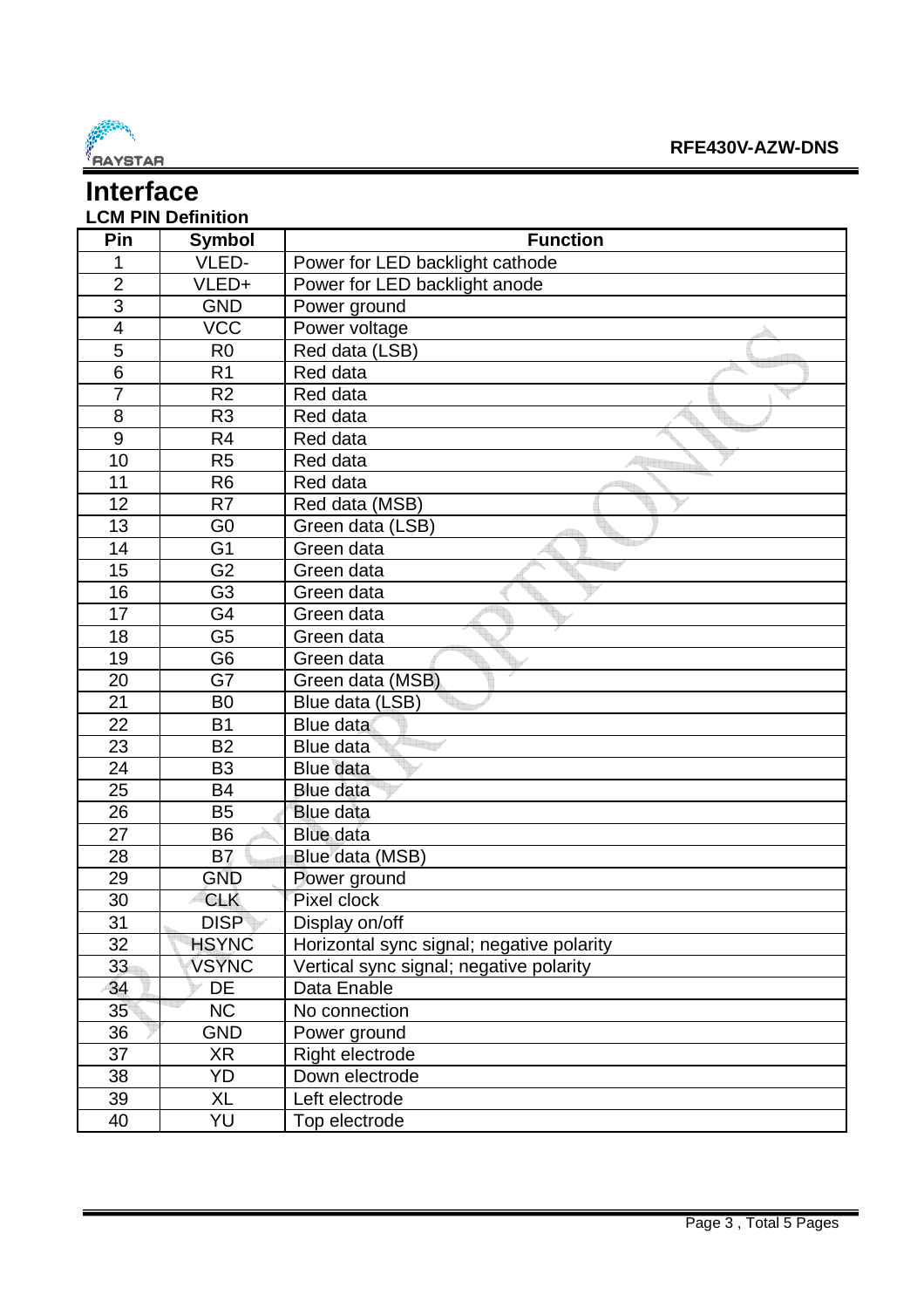

#### **RFE430V-AZW-DNS**